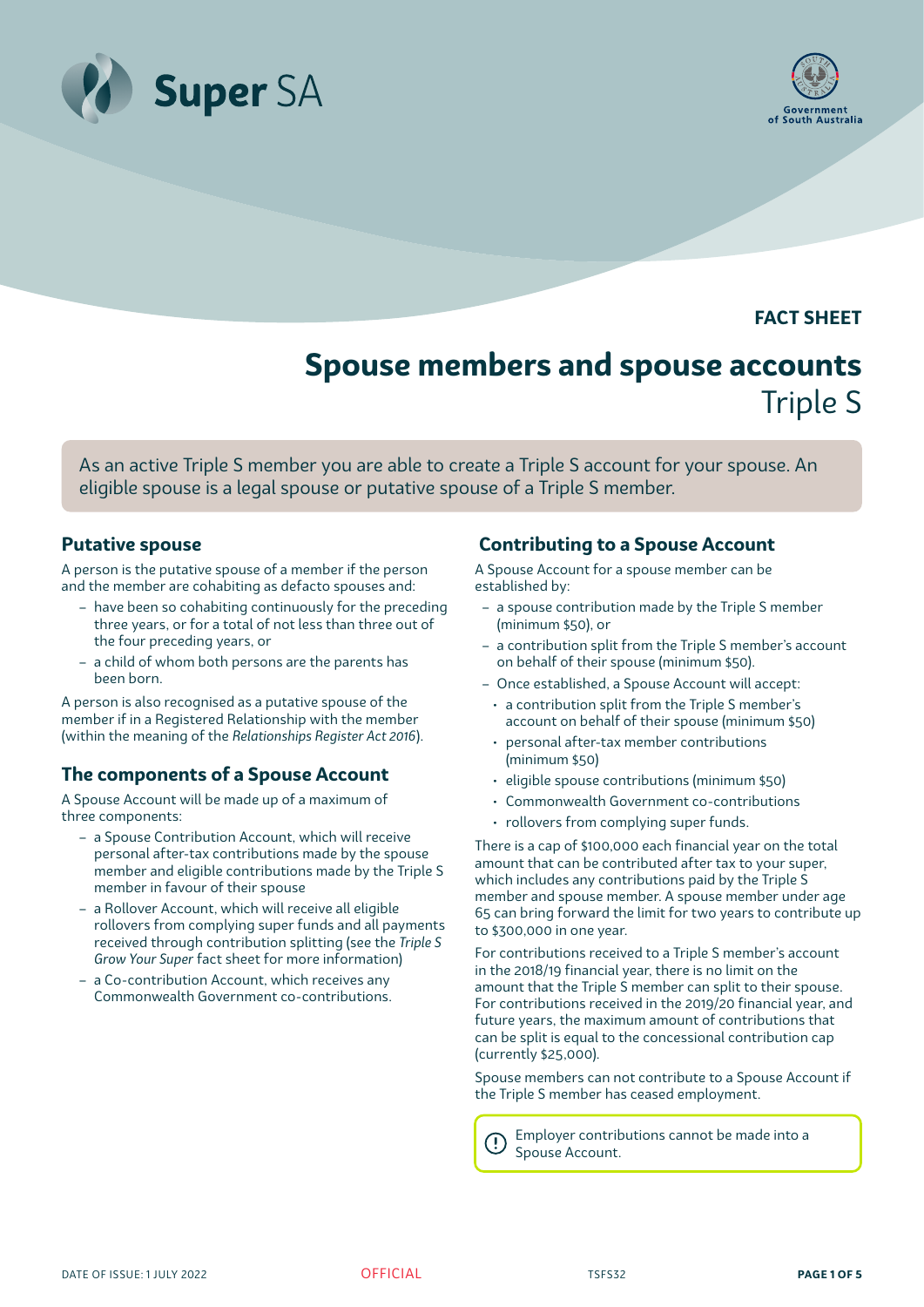# **Investment choice**

Spouse members have the same investment options as other Triple S members. See the *Investment* fact sheet for more information.

# **Insurance options for spouse members**

Death Only Insurance is available to spouse members.

For more details on the insurance options available in Triple S Death Only cover, please refer to the *Death and TPD and Death Only* fact sheet. Spouse members have the option to apply for:

- Standard Insurance cover, or
- Fixed Benefit Insurance cover

Key points about spouse members insurance include:

- Spouse members need to complete a personal health statement when applying for Death Only Insurance. If the application is accepted, there may be limitations applied to the cover for any pre-existing medical conditions.
- The maximum insurance cover a spouse member can hold is \$1,500,000.
- The premium for this cover is deducted from the Spouse Account.
- Spouse members can elect to continue their insurance in the Flexible Rollover Product when they no longer have a Triple S account. Conditions apply. See page 6 for details.

Income Protection Insurance and Total and Permanent Disablement Insurance is not available to spouse members.

# **Duration of Insurance**

Insurance through your Triple S Spouse Account will cease once:

- the spouse member reaches age 70 for Standard and Fixed Benefit Insurance or age 65 for Fixed (closed) Insurance, or
- the Triple S member has transferred their benefit out of Triple S, or
- the balance of the Spouse Account is reduced to zero and the insurance cost can no longer be deducted', or
- the spouse member is no longer the spouse of the Triple S member, or
- the Spouse Account is closed.

# **Standard Death Only Insurance**

# **Value of Standard Death Only Insurance**

The value of a unit of Standard Insurance is linked to the spouse member's age. Once the spouse member reaches age 35, the value of a unit gradually decreases each year.

For example, if as a spouse member you are aged 34, one unit is worth \$75,000, but at age 45, one unit is worth \$42,000.

Age-related unit values are provided in the table over the page. You can see how the value of a unit decreases with age.

Conditions may apply.

# **Cost of Standard Death Only Insurance**

Standard Death Only Insurance costs \$0.50 per unit per week. Therefore, two units of Standard Insurance will cost \$1 per unit per week and so on.

The cost and level of cover are reviewed every three years and may change due to claims experience.

# **Standard Death Only Insurance Cover**

| <b>Age last</b><br><b>birthday</b> | <b>Unit value</b><br>(s) | <b>Age last</b><br><b>birthday</b> | <b>Unit value</b><br>(s) |
|------------------------------------|--------------------------|------------------------------------|--------------------------|
| 34 and under                       | 75,000                   | 52                                 | 22,000                   |
| 35                                 | 72,000                   | 53                                 | 20,000                   |
| 36                                 | 69,000                   | 54                                 | 18,000                   |
| 37                                 | 66,000                   | 55                                 | 16,000                   |
| 38                                 | 63,000                   | 56                                 | 14,000                   |
| 39                                 | 60,000                   | 57                                 | 12,500                   |
| 40                                 | 57,000                   | 58                                 | 11,000                   |
| 41                                 | 54,000                   | 59                                 | 10,000                   |
| 42                                 | 51,000                   | 60                                 | 9,000                    |
| 43                                 | 48,000                   | 61                                 | 8,000                    |
| 44                                 | 45,000                   | 62                                 | 7,000                    |
| 45                                 | 42,000                   | 63                                 | 6,000                    |
| 46                                 | 39,000                   | 64                                 | 5,000                    |
| 47                                 | 36,000                   | 65                                 | 5,000                    |
| 48                                 | 33,000                   | 66                                 | 5,000                    |
| 49                                 | 30,000                   | 67                                 | 5,000                    |
| 50                                 | 27,000                   | 68                                 | 5,000                    |
| 51                                 | 24,000                   | 69                                 | 5,000                    |

*70+ not offered*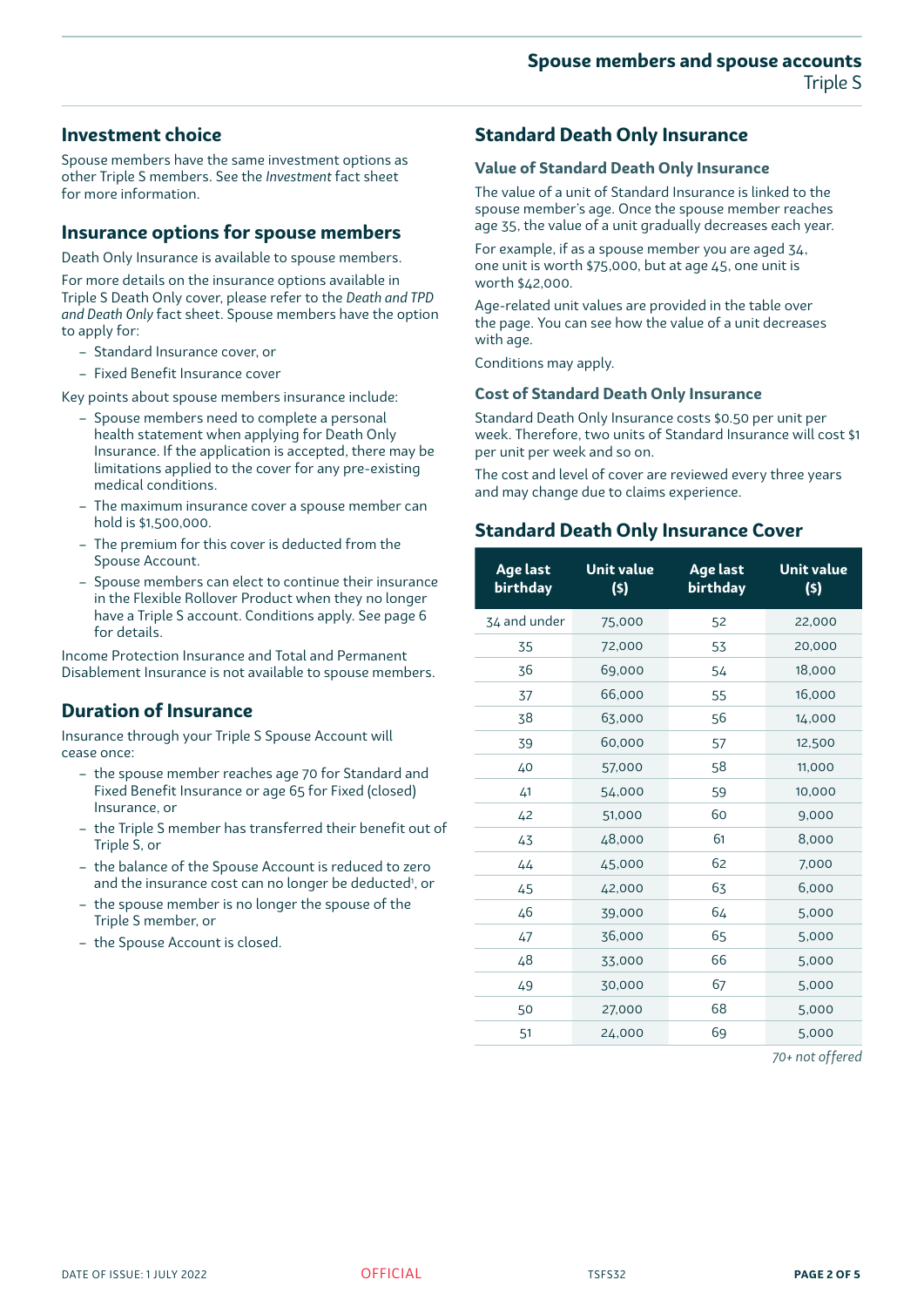## **Spouse members and spouse accounts** Triple S

#### **birthday (\$) birthday (\$)** 36 and under 0.07 53 0.25 37 0.08 54 0.28 38 0.08 55 0.31 39 0.08 56 0.36 40 0.09 57 0.40 41 0.09 58 0.45 42 0.10 59 0.50 43 0.10 60 0.56 44 0.11 61 0.63 45 0.12 62 0.71 46 0.13 63 0.83 47 0.14 64 1.00 48 0.15 65 1.00 49 0.17 66 1.00 50 0.19 67 1.00 51 0.21 68 1.00 52 0.23 69 1.00 51 24,000 69 5,000

**Age last** 

**Fixed Benefit Death Only Insurance**

**Cost/week**

**Age last** 

*70+ not offered* 

## **Value of Fixed Benefit Death Only Insurance**

Fixed Benefit Insurance cover provides a fixed lump sum insurance entitlement in the event of the spouse member's death.

With Fixed Benefit Insurance, the value of the insurance does not decrease with the spouse member's age. Each unit is worth \$10,000.

#### **Cost of Fixed Benefit Death Only Insurance cover**

The cost of Fixed Benefit Insurance is based on the spouse member's current age. Refer to the table above for costs of Fixed Benefit Insurance.

The cost and level of cover are reviewed every three years and may change due to claims experience.

### **Fixed (closed) Insurance Closed to new applications since November 2014**

Spouse members are no longer able to apply for Fixed (closed) Death Only Insurance cover. However, spouse members who had Fixed (closed) Insurance at 13 November 2014 retained their level of cover.

The cost (premium) depends on the spouse member's age when they bought the units, and the premium does not change from year to year.

#### **Increasing Fixed (closed) cover**

If a spouse member wants to increase their level of Death Only cover they will need to cancel their Fixed (closed) Insurance by applying for either Standard or Fixed Benefit Death Only Insurance cover. Spouse members cannot have more than one type of Death Only Insurance.

#### **Transferring Fixed (closed) cover**

A spouse member can transfer their existing level of Fixed (closed) Death Only cover to Standard or Fixed Benefit Insurance at a value that is close to, but does not exceed,

**Cost/week** will continue to apply but new limitations will not be applied. However, if they want to increase their Standard or Fixed

Benefit insurance cover, they will need to complete the *Triple S Apply for Death and TPD Insurance* form and provide medical information. Limitations may apply to the additional units.

their current level of cover without having to provide medical information. In this situation any existing limitations

If a spouse member with Fixed (closed) Death Only Insurance cover chooses to change their insurance cover to Standard Insurance or Fixed Benefit Insurance, they will not be able to transfer back to Fixed (closed) Insurance.

#### **Decreasing or cancelling Fixed (closed) cover**

Members with Fixed (closed) Insurance can decrease their level of cover without cancelling it. They also have the option of cancelling their cover. However, once the cover has been decreased or cancelled it cannot be increased or reinstated later.

# **Fixed (Closed) Insurance (\$75,000 per unit)**

| Age last<br>birthday | Cost/week<br>(s) | Age last<br>birthday | Cost/week<br>(\$) |
|----------------------|------------------|----------------------|-------------------|
| 20 and under         | 0.55             | 43                   | 1.9               |
| 21                   | 0.55             | 44                   | 2.00              |
| 22                   | 0.55             | 45                   | 2.00              |
| 23                   | 0.55             | 46                   | 2.20              |
| 24                   | 0.60             | 47                   | 2.40              |
| 25                   | 0.60             | 48                   | 2.60              |
| 26                   | 0.65             | 49                   | 2.80              |
| 27                   | 0.70             | 50                   | 3.00              |
| 28                   | 0.75             | 51                   | 3.00              |
| 29                   | 0.80             | 52                   | 3.50              |
| 30                   | 0.85             | 53                   | 3.50              |
| 31                   | 0.90             | 54                   | 4.00              |
| 32                   | 0.95             | 55                   | 4.50              |
| 33                   | 1.00             | 56                   | 5.00              |
| 34                   | 1.10             | 57                   | 5.50              |
| 35                   | 1.10             | 58                   | 6.00              |
| 36                   | 1.20             | 59                   | 6.50              |
| 37                   | 1.30             | 60                   | 7.00              |
| 38                   | 1.40             | 61                   | 7.50              |
| 39                   | 1.50             | 62                   | 7.50              |
| 40                   | 1.60             | 63                   | 8.00              |
| 41                   | 1.70             | 64                   | 8.00              |
| 42                   | 1.80             | $65+$                | Not offered       |

#### **At age 65**

All Fixed (closed) Death Only Insurance ceases at age 65. Prior to it expiring at age 65, spouse members can apply to transfer to either Standard or Fixed Benefit Insurance without having to provide medical information, if the value is as close to, but does not exceed their current level of cover. The new cover will continue to age 70. Existing limitations will continue to apply.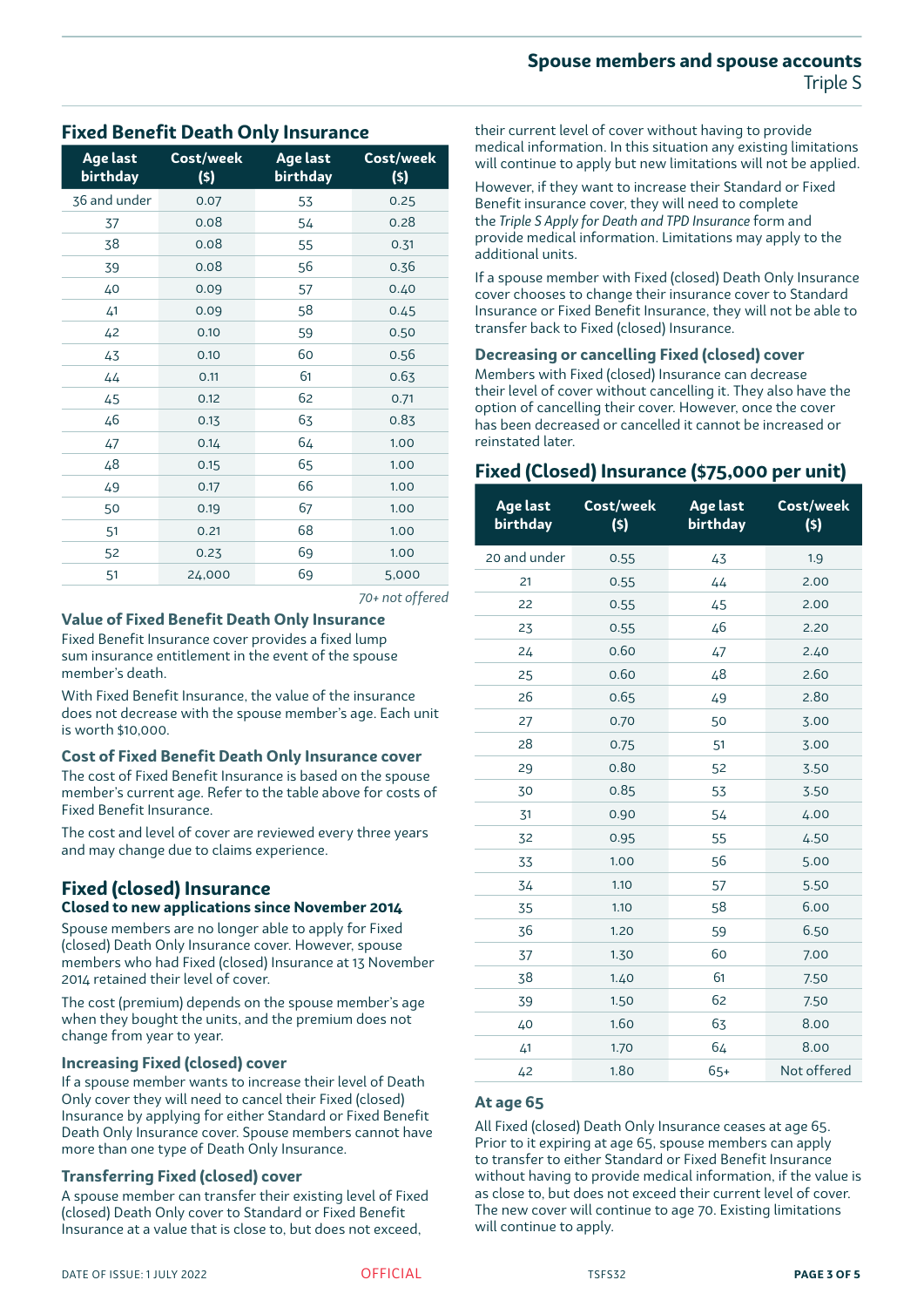## **Spouse members and spouse accounts** Triple S

# **Spouse member super entitlements**

#### **Payment of entitlements**

Spouse member entitlements can only be released when one of the following occurs:

- the Triple S member:
- has ceased employment with the SA public sector1, or
- has transferred their benefit out of Triple S, or
- has received an Early Access to Super entitlement<sup>1</sup>, or
- the spouse member:
- suffers physical or mental disablement and the Super SA Board approves the release of the account, or
- is no longer the spouse of the Triple S member1, or
- has reached age 65, or
- dies.

While meeting one of the above conditions allows the spouse member to roll their funds out of Triple S, the spouse member must also have reached their preservation age in order to access their entitlement in cash. See the box 'Preservation and Spouse Accounts' to the right for details.

#### **Disablement entitlements**

Should the spouse member become totally and permanently disabled, the spouse member may apply to the Super SA Board for the release of their super entitlement.

If the claim is approved, the spouse member will receive a lump sum comprising:

- the balance of the Spouse Account, plus
- investment earnings
- minus any outstanding fees, charges and premiums.

Spouse members cannot purchase Total and Permanent Disablement Insurance, therefore there is no insurance component payable.

#### **Death entitlements**

Spouse members have the option to nominate a legal personal representative (estate) with Super SA. This means that, in the event of their death, their death benefit will be paid to their estate and distributed according to the Will or Statutes. Refer to the *Binding Death Benefit Nomination - Legal Personal Representative* fact sheet for more information.

If a legal personal representative (estate) has not been nominated, the death benefit will be paid to their spouse/ putative spouse or, if there is no spouse/putative spouse, to their estate.

At the date of the spouse member's death, evidence of any spouse/putative spouse relationship will be required. Please refer to the *Application for Payment in Relation to a Deceased Member* form for information about requirements.

The death entitlement is made up of:

- the balance of the Spouse Account, plus
- investment earnings, plus
- an insurance component (if any)
- minus any outstanding fees and premiums.

# **Preservation and Spouse Accounts**

All investment earnings and preserved entitlements will remain preserved in Triple S until one of the following events occurs:

- the spouse member reaches preservation age and is genuinely retired from the workforce
- the spouse member ceases an employment arrangement after the age of 60
- the spouse member reaches age 65
- the spouse member becomes totally and permanently disabled and the Super SA Board approves the release of the account
- the spouse member dies.

The balance not subject to preservation can be taken in cash once the account can be released.

Preservation age depends on the date of birth of the spouse member. See the table below for preservation ages.

| Date of birth               | Commonwealth<br>Government<br>preservation age |  |
|-----------------------------|------------------------------------------------|--|
| Before 1 July 1960          | 55                                             |  |
| 1 July 1960 to 30 June 1961 | 56                                             |  |
| 1 July 1961 to 30 June 1962 | 57                                             |  |
| 1 July 1962 to 30 June 1963 | 58                                             |  |
| 1 July 1963 to 30 June 1964 | 59                                             |  |
| After 30 June 1964          | 60                                             |  |

#### **Taxation**

For taxation purposes, the spouse member's Eligible Service Period will commence from the earliest Eligible Service Date from all rollovers received into the Spouse Account.

If no rollovers are received, the Eligible Service Date will be the date that the first contribution was received into the Spouse Account.

Rollovers from untaxed funds, plus investment earnings, will not be taxed when received into the Spouse Account. These monies will be taxed in accordance with the Australian Taxation Office (ATO) rules for untaxed funds, on withdrawal of the spouse member's entitlements from Triple S.

Members may be eligible to apply for a tax rebate for making a spouse contribution to the Spouse Account on behalf of the spouse member.

1 Payment is subject to the provisions of the *Commonwealth's Superannuation Industry (Supervision) Act* and the spouse member having reached their preservation age.

DATE OF ISSUE: 1 JULY 2022 **OFFICIAL CONSUMING THE SET OF SEXUAL TSFS32 PAGE 4 OF 5**